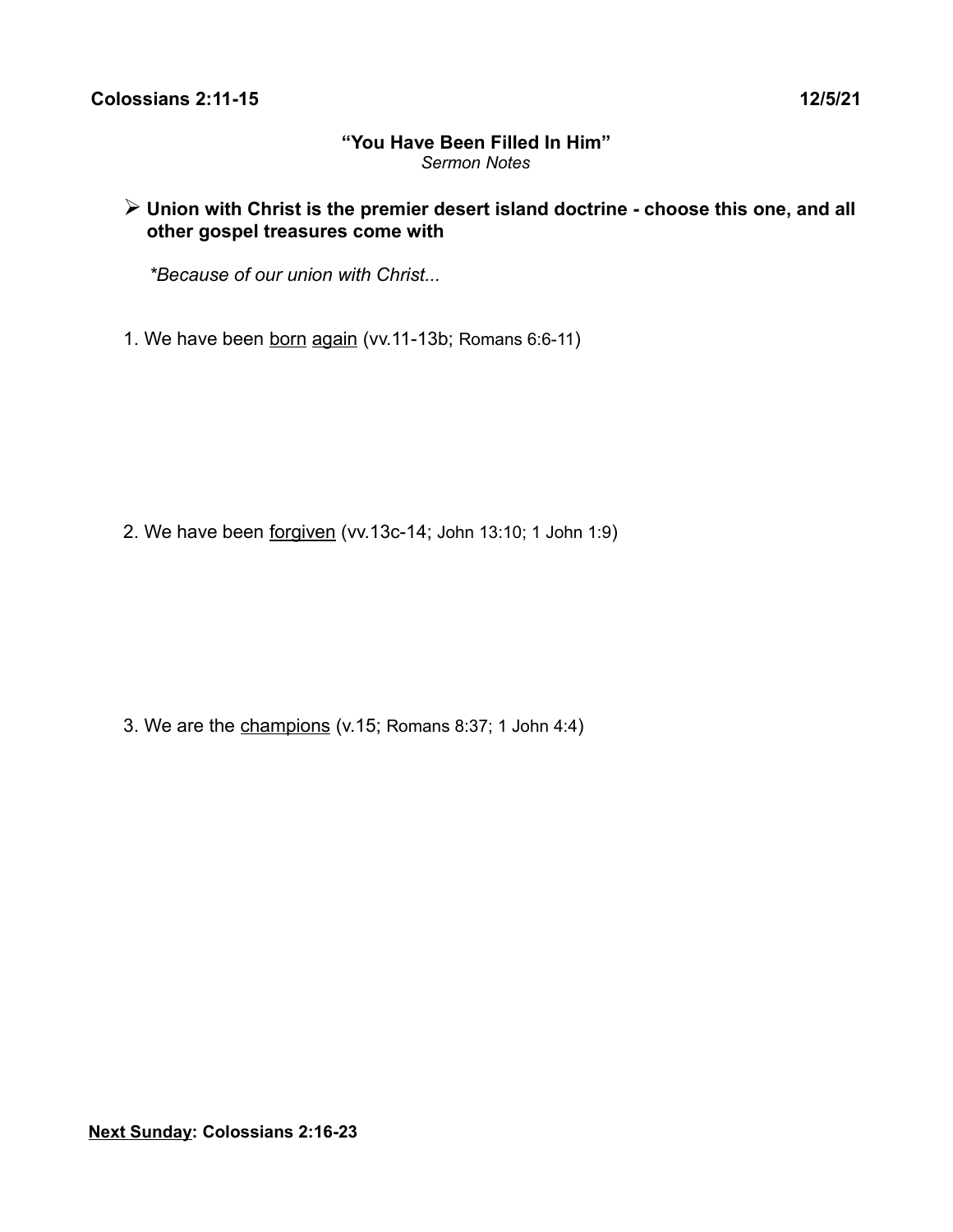# **Community Group Study Guide**

For the Week of December 5th-11th

*Back in 2015, we produced a small booklet for children's disciplelship (and all of the childlike who would follow them) called Five Rooms: The Biblical Doctrine of Union with Christ. This week's Community Group Study Guide is based on that resource. This one's for all of us...young, old, new believer, seasoned believer, or unbeliever. May this resource be like waters into which you wade, and through these truths out into the ocean depths of the biblical doctrine of union with Christ.*

#### **Getting Started**

1. We see them nearly everywhere on the pages of our New Testament. Little prepositions attached to the word "Christ". "*In* Christ", "*through* Christ", "*by* Christ", "*with* Christ", etc. Hundreds of times in the New Testament these phrases appear. The doctrine of a believer's union with his Lord is at once possibly the most familiar and yet unemphasised teachings today in all the Scriptures. For example, take a look at Ephesians 1:1-14. How many times can you spot the words "in", "with", "by", or "through" Christ? How many different treasures of salvation do you see that are connected to each of them?

## **Digging Deeper**

2. Though it's true that the exposition of the doctrine union with Christ can become intricate and elaborate – it does not have to be complicated. This is one of the simplest, most vivid, and most memorable of the Bible's teachings – and the images prove it: *vine and branches* (John 15:1-11); groom and bride (Romans 7:1-4; 2 Corinthians 11:2); *temple cornerstone and living stones* (Ephesians 2:18-22; 1 Peter 2:4-5); *head and body* (Colossians 1:18); even *clothing and body* (Romans 13:14; Ephesians 4:20-24; 6:10-20). These illustrations remind us that a picture truly is worthy of a thousand words. Which image of our union with Christ is most meaningful to you personally? How come?

## **Open Your Bible to Ephesians 2:10...**

- 3. Jesus is full of life. When we put our faith in him, he fills us with *his* life. Jesus says we must be born again to receive his new life. The Bible calls this *regeneration*. In union with Christ, we come to life in God's **delivery room**. Consider the following Scriptures, noting especially how in each case our new birth is made possible by union with Christ: Ephesians 2:10; 1 John 5:11; Ephesians 2:4-5; Colossians 2:13; 2 Corinthians 5:17; 2 Timothy 1:1. Have you been born again? What evidence do you see in your life that gives you an indication one way or another? If you need help, take a look at 1 John 5:1; 2:4-6; 1 John 3:14; 4:7-8, 20.
- 4. Jesus is righteous, that means that while he was tempted as we are, he never ever sinned. Scripture says that unlike Jesus, we all have sinned and our sin deserves punishment. In God's great love for us, he sent Jesus who willingly bore our punishment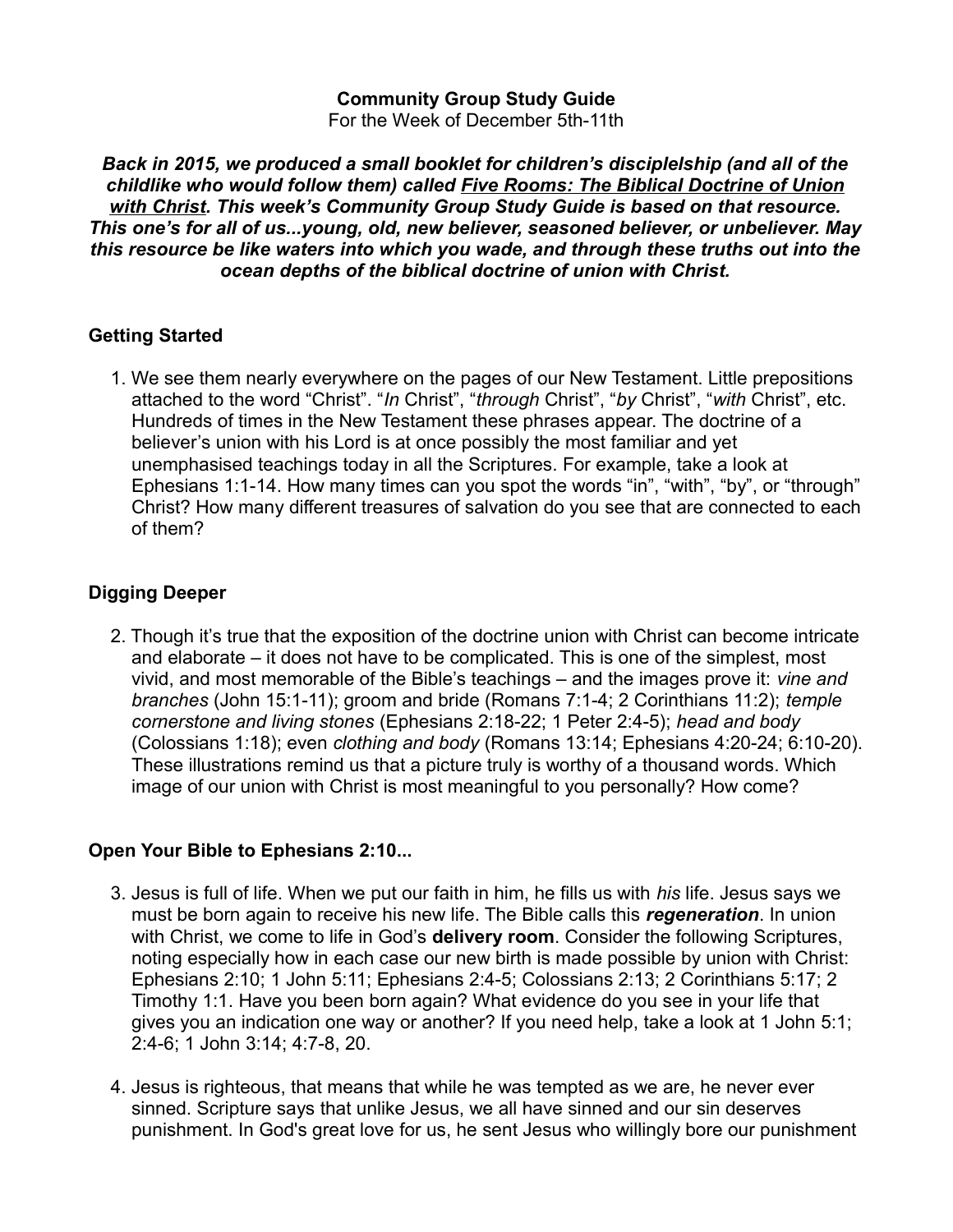in his death on the cross. In Jesus, we become the righteousness of God. The Bible calls this *justification*. In union with Christ, we are declared innocent and credited with the righteousness of Christ in God's **court room**. Consider the following Scriptures, noting especially how in each case our justification is made possible by union with Christ: Philippians 3:9; Romans 3:22, 24; Galatians 2:16, 17; 2 Corinthians 5:21; 1 Corinthians 1:30. Have you been justified by Christ? If so, what difference does this make in your daily walk with God? How about when you sin? What changes in your relationship with him? What doesn't? Explain.

- 5. Jesus Christ is God's one and only Son. God has been his Father forever. The Bible says that those who trust in Christ are given the right to become children of God, too. This wonderful truth is called *adoption*. In union with Christ, we enter God's **family room**. Consider each of the following Scriptures, noting how in each case our adoption is made possible by our union with Christ: John 1:12; Galatians 3:26; Ephesians 1:4-5; Romans 8:12-17; 9:7-8; 1 Peter 3:6; Galatians 3:23-4:7, Galatians 4:21-31; 1 John 3:1- 3; Hebrews 2:12, 14. Have you been adopted by God? How often do you dwell on this privilege? J.I. Packer famously said: "Adoption is the highest privilege that the gospel offers: higher even than justification.. To be right with God the Judge is a great thing, but to be loved and cared for by God the Father is greater." Do you agree? Why or why not?
- 6. Jesus became human like us so that we might become holy like him. God's grace not only offers us pardon for our sin, but power to live in his very own strength so we can become more like Jesus. Jesus gives the gift of the Holy Spirit to every believer. The Holy Spirit applies to us all that Christ accomplished for us. The Holy Spirit is also our helper because the Christian life is hard work. He will help us become more like Jesus over the course of our lives. The Bible calls this *sanctification*. In union with Christ, we get into shape in God's **weight room**. Consider each of the following Scriptures, noting how in each case our sanctification is made possible by our union with Christ: 1 Corinthians 1:30; Romans 8:13; 2 Timothy 2:1; Ephesians 1:1; 3:19-21; Galatians 2:20; Colossians 1:28-29 Are you being transformed by God's Spirit? What evidences do you see of his empowering grace in your life as you as seek to kill what remains of your indwelling sin? Where do you need the most help? What practical next steps do you plan to take?
- 7. After Jesus rose from the dead, he went to heaven so that he could prepare a place for us to join him there when we die. Amazingly, some believers won't even taste death because the Bible says there will be a generation who is alive at the time of his return. For those believers who do die, death is not a punishment for a Christian. Instead it's the doorway into the best room of all. In this room, there is no suffering or sinning, unlike the troubles we face in this world now. Jesus is making all things new – one day when he returns to this earth we'll even get new bodies to live on a new earth. The Bible calls this *glorification*. In union with Christ, we will spend eternity in God's **ballroom**. Consider each of the following Scriptures, noting how in each case our glorification is made possible by our union with Christ: 1 Corinthians 15:22; Colossians 3:4; Romans 8:11, 17; 1 Corinthians 15:49; Revelation 14:13; 21:4, 22, 27; Revelation 22:20. Are you looking forward to forever with Jesus? Is there any way in which his soon return might 'ruin' your plans? If so, what specific change of mind do you need to seek?
- 8. Ray Ortlund Sr. (now with the Lord) once wrote of our union with Christ as believers: